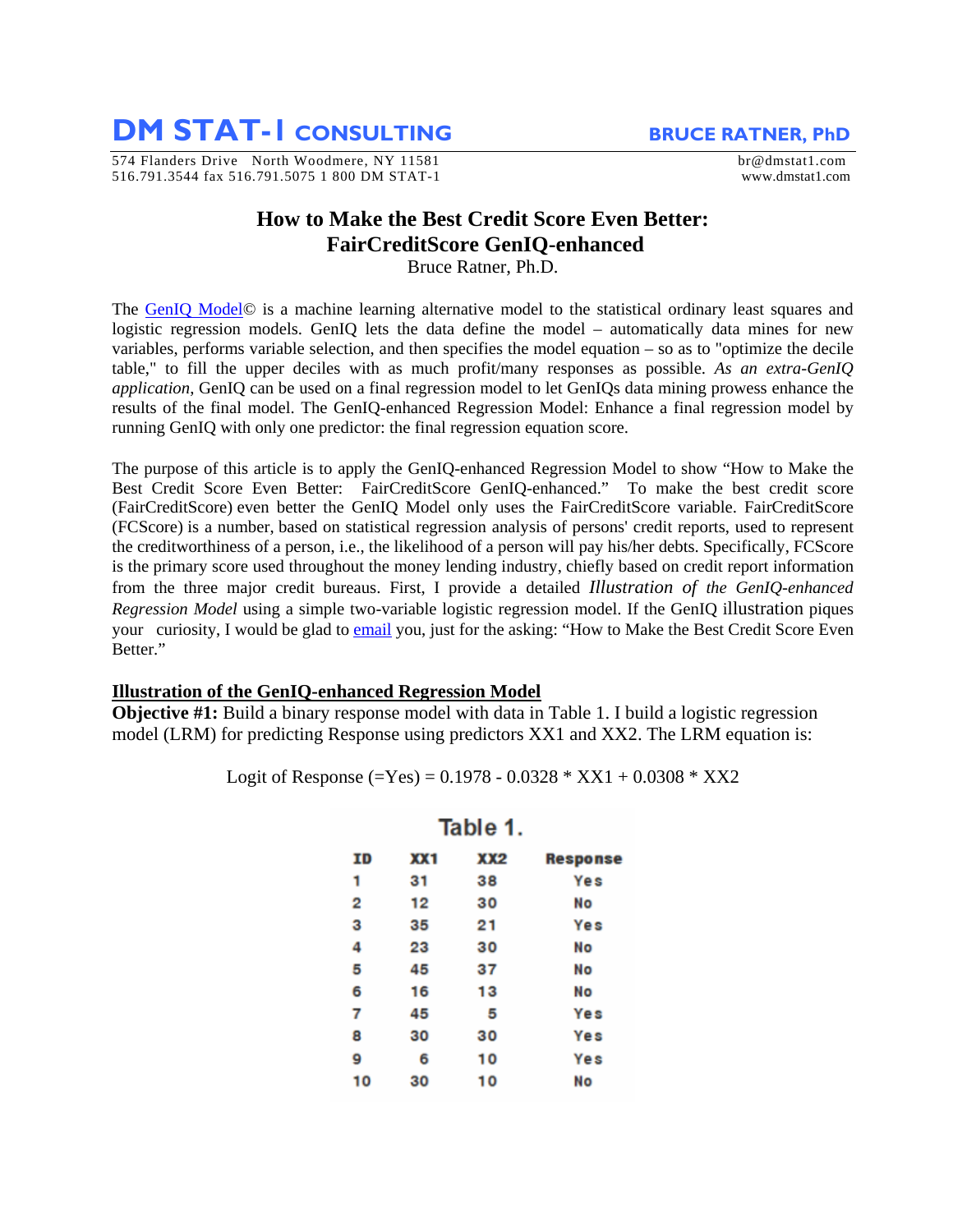**LRM Results:** The Response ranking is not perfect. The ranking of Response based on the LRM probability score **Prob\_of\_Response**, which is obtained directly from the LRM logit score, is in Table 2, below. Clearly, the Yes-No ordering is not perfect. Notwithstanding the correct top position of ID #7, and the bottom two positions of ID #4 and #2, the ranking seems random!

| Table 2.<br>Prob_of_ |     |     |                 |                 |  |  |  |  |
|----------------------|-----|-----|-----------------|-----------------|--|--|--|--|
| ΙD                   | XX1 | XX2 | <b>Response</b> | <b>Response</b> |  |  |  |  |
| 7                    | 45  | 5   | Yes             | 0.75472         |  |  |  |  |
| 10                   | 30  | 10  | Νo              | 0.61728         |  |  |  |  |
| з                    | 35  | 21  | Yes             | 0.57522         |  |  |  |  |
| 5                    | 45  | 37  | No              | 0.53452         |  |  |  |  |
| 6                    | 16  | 13  | Νo              | 0.48164         |  |  |  |  |
| 8                    | 30  | 30  | Yes             | 0.46556         |  |  |  |  |
| 9                    | 6   | 10  | Yes             | 0.42336         |  |  |  |  |
| 1                    | 31  | 38  | Yes             | 0.41299         |  |  |  |  |
| 4                    | 23  | 30  | Νo              | 0.40913         |  |  |  |  |
| 2                    | 12  | 30  | No              | 0.32557         |  |  |  |  |

## **GenIQ Model: Its Output**

The GenIQ Model output consists of two parts: A visual display of the model, and the model "equation."

1) Unsuspected Equation – Visual Display and Computer Code.

The visual display, called a parse tree, depicts the GenIQ Model. The GenIQ Model equation is actually a computer program/code. The regression modeler, anticipating an equation of the form  $-Y = b0 + b1X1 + b2X2 + ... + bnXn - is supported when s/he$ unsuspectedly sees the GenIQ computer code.

2) Ungainly Interpretation – "Bit much to grasp."

The GenIQ parse tree and computer code can be a "bit much to grasp." The visual display provides the modeler with an ocular sense, albeit mote, of comfort and confidence for understanding and using GenIQ. The GenIQ tree, although not a "black box" like most other machine learning methods, gives the modeler a graphic, albeit Picasso-like, to make sense of. GenIQ for the everyday regression model produces a GenIQ tree defined by "branches" formed by yellow-boxed predictor variables attached to various numbers of turquoise-boxed functions, as displayed in Figure 1, below.

I run GenIQ with the final LRM score: The GenIQ-enhanced Regression Model tree is in Figure 1, below. Under the tree is the GenIQ-enhanced Regression Model computer code, blocked in light blue. The "enhanced" model score (aka Y-hat) is GenIQvar**.**